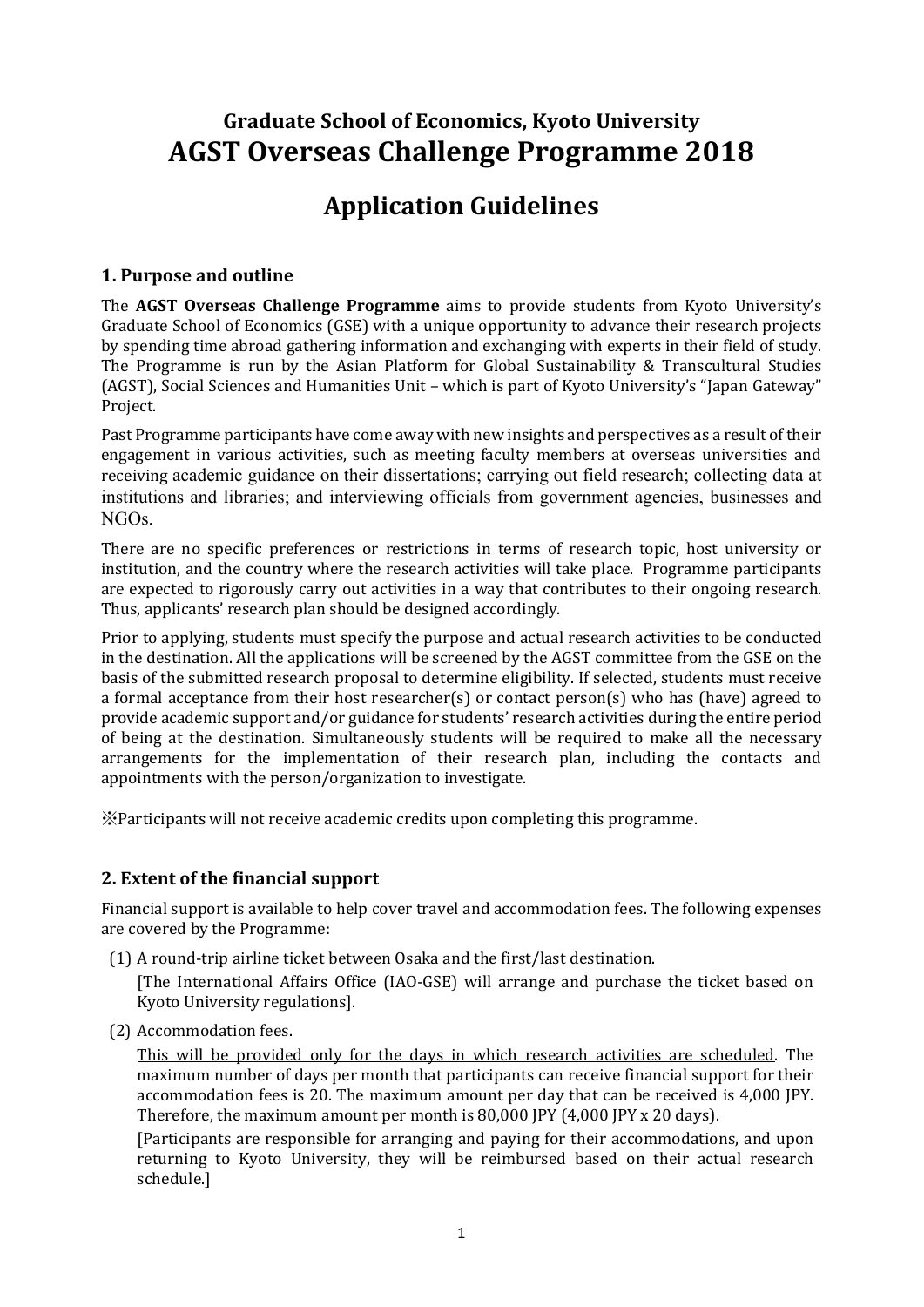## **3. Eligibility requirements**

Before applying to the Programme, interested students and supervisors should carefully read and understand the terms and conditions stated in the **Participant's Pledge** (Form 6).

Applicants must:

- a. Be a student of Kyoto University's GSE;
- b. Carry out research activities related to their research project that is currently being carried out at Kyoto University;
- c. Focus entirely on this Programme's research activities without interruption during the scheduled period;
- d. Obtain permission from their supervisor at Kyoto University to apply for this Programme;
- e. Have the required skill set, including a good command of English or the language to be used at the destination, to carry out the research activities;
- f. Carefully review the conditions of other grants or scholarships that they receive (if applicable) in order to avoid any conflicts that may prevent them from fulfilling the requirements of this Programme ; and
- g. Adhere to all the guideline provisions.

#### **4. Requirements for Programme participants**

If selected, Programme participants must adhere to all terms and conditions. If they do not uphold the Participant's Pledge, they may be asked to recover all funding received.

Programme participants must:

- a. Submit all the required documents stated in Section 10 within the time specified;
- b. Make their flight arrangements through the IAO-GSE. All flights should depart from and return to Osaka (Kansai or Itami International Airport). If the participant changes or cancels a flight due to personal reasons after the ticket has been issued, all the handling fees shall be charged to him/her;
- c. Make their own accommodation arrangements and complete other necessary tasks, such as obtaining a visa (if needed);
- d. Purchase overseas travel insurance (*Futai Kaigaku*) at their own expense for the entire period of their stay, including the date they depart Japan and the date they return to Japan; and
- e. Submit a report to the IAO-GSE within two weeks of returning to Kyoto University.

#### **5. Duration and commencement of the Programme**

The minimum period of actual research activity is eight (8) days and a maximum is ninety (90) days. Research trip must be carried out between 1st August 2018 and 10th March 2019. The exact travelling dates will be determined following the arranging process with the IAO-GSE.

## **6.** Application document

Send the **Application Form (Form 1)** in both hard and electronic copies during the application period.

## **7. Application Period**

Applications will be accepted starting  $1<sup>st</sup>$  June until 25<sup>th</sup> June 2018.